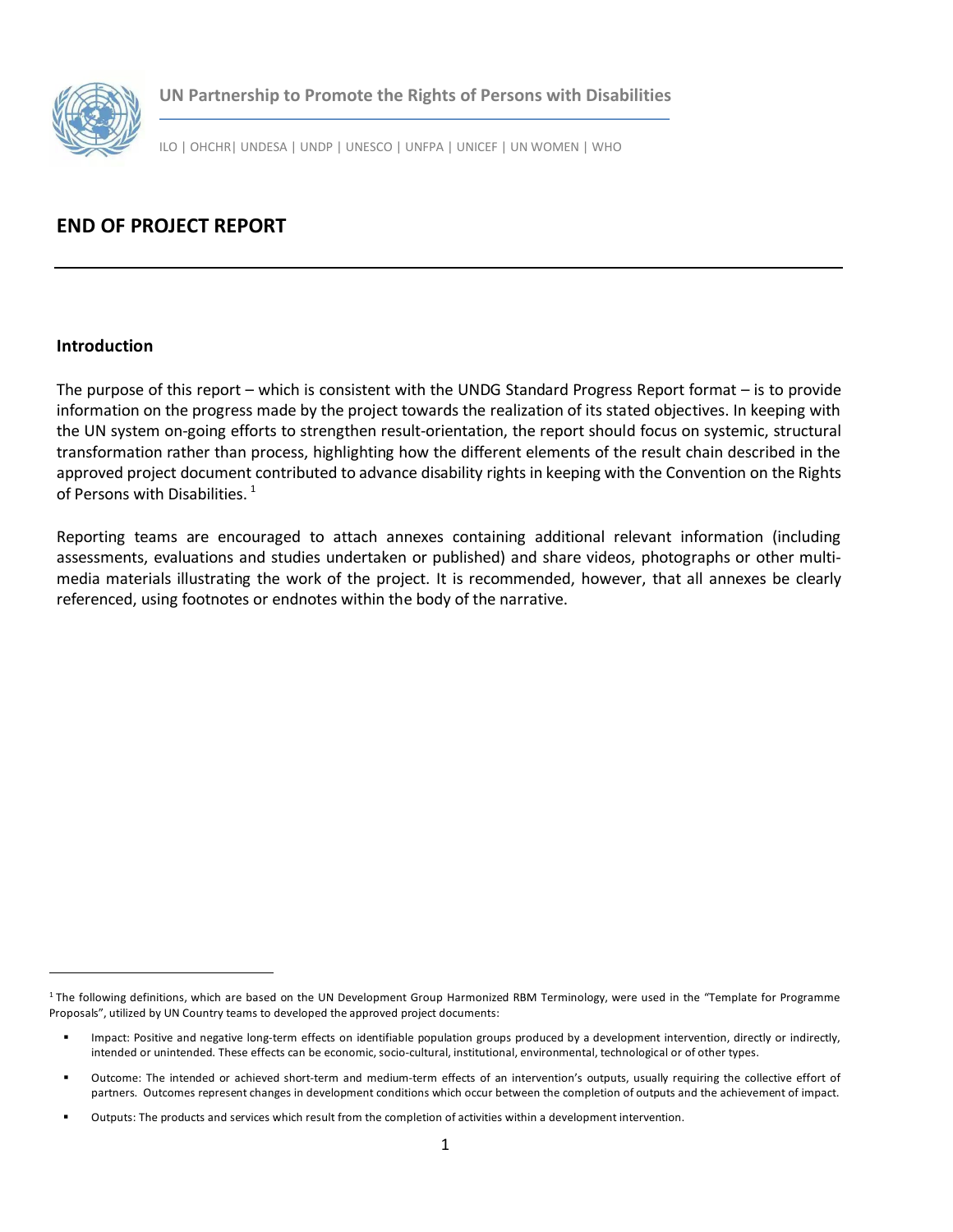## **1. Variations in impact and outcome indicators**

Using the table format provided below, please provide information on the variations in impact and outcome indicators that took place during the reporting period.

#### **Table 1. Variation in impact indicators**

| Impact:                                                                                                                                                       |                                                                                                                                                                                                                                                                                                                                                                                                  |                                                                                                                                                                                                                                                                                                                                                                                                                                                                                                                                                                                                                                                                                                                                                       |  |
|---------------------------------------------------------------------------------------------------------------------------------------------------------------|--------------------------------------------------------------------------------------------------------------------------------------------------------------------------------------------------------------------------------------------------------------------------------------------------------------------------------------------------------------------------------------------------|-------------------------------------------------------------------------------------------------------------------------------------------------------------------------------------------------------------------------------------------------------------------------------------------------------------------------------------------------------------------------------------------------------------------------------------------------------------------------------------------------------------------------------------------------------------------------------------------------------------------------------------------------------------------------------------------------------------------------------------------------------|--|
| Advanced policies adopted on rights of people with disabilities promoted through stronger disability<br>institutions and improved disability data collection. |                                                                                                                                                                                                                                                                                                                                                                                                  |                                                                                                                                                                                                                                                                                                                                                                                                                                                                                                                                                                                                                                                                                                                                                       |  |
| <b>Impact indicators</b>                                                                                                                                      |                                                                                                                                                                                                                                                                                                                                                                                                  |                                                                                                                                                                                                                                                                                                                                                                                                                                                                                                                                                                                                                                                                                                                                                       |  |
| <b>Indicator</b>                                                                                                                                              | <b>Start level</b>                                                                                                                                                                                                                                                                                                                                                                               | <b>End level</b>                                                                                                                                                                                                                                                                                                                                                                                                                                                                                                                                                                                                                                                                                                                                      |  |
|                                                                                                                                                               | (Beginning<br>of<br>the<br>project<br>implementation period)                                                                                                                                                                                                                                                                                                                                     | the<br>(End<br>of<br>project<br>implementation period)                                                                                                                                                                                                                                                                                                                                                                                                                                                                                                                                                                                                                                                                                                |  |
| Number of consultations and<br>advocacy meetings held with the<br>government and stakeholders                                                                 | There was no official and high<br>level engagement between DPOs<br>and legislators and there was a<br>low level of awareness on the<br>need to revise the law for person<br>with disability (Law no. 4 year<br>1997).<br>Lack of political will to improve<br>rights<br>the<br>of<br>persons<br>with<br>disability.<br>Unavailability of action plan on<br>disability at the municipality level. | Improved coordination between<br><b>DPOs</b><br>and<br>Legislators<br>and<br>commitment<br>improved<br>οf<br>Indonesian Parliament to adopt a<br>revised law for persons with<br>disabilities<br>enhanced<br>and<br>knowledge of the members of the<br>Indonesian Parliament. Meeting<br>held<br><b>DPOs</b><br>between<br>and<br>Parliamentarians to inform the<br>development<br>of<br>the<br>new<br>Disability Law in Indonesia<br>Increased political commitments<br>towards the fulfilment of the<br>rights of persons with disability in<br>6 cities in Indonesia, namely<br>Yogyakarta, Metro, Banda Aceh,<br>Banjarmasin,<br>Denpasar<br>and<br>Ambon. 5 High-level meetings of<br>the Network of Mayors of<br>Inclusive Cities held with DPO |  |
|                                                                                                                                                               |                                                                                                                                                                                                                                                                                                                                                                                                  | participation.<br>Improved<br>commitment of municipality in<br>fulfilment of the rights of persons<br>disability through<br>with<br>the<br>development of an action plan<br>budget<br>and<br>allocation<br>for                                                                                                                                                                                                                                                                                                                                                                                                                                                                                                                                        |  |
|                                                                                                                                                               | Scarcity of research on the legal                                                                                                                                                                                                                                                                                                                                                                | inclusive<br>city<br>based<br>on<br>consultations with DPOs.<br>Improved knowledge of policy-                                                                                                                                                                                                                                                                                                                                                                                                                                                                                                                                                                                                                                                         |  |
|                                                                                                                                                               | framework of disability rights in                                                                                                                                                                                                                                                                                                                                                                | makers, including the Speaker of<br>the House of Representatives and                                                                                                                                                                                                                                                                                                                                                                                                                                                                                                                                                                                                                                                                                  |  |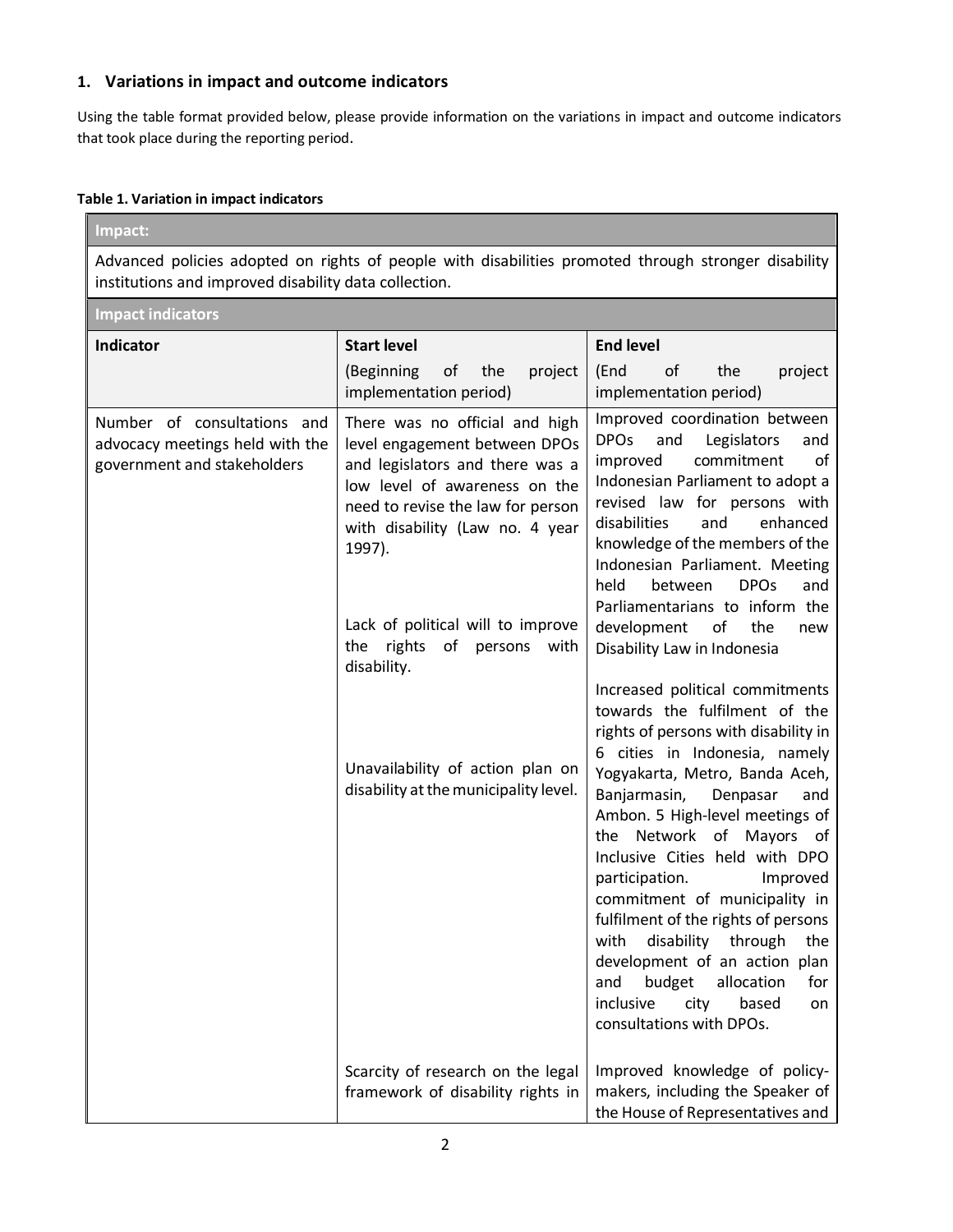|                                                                                      | Indonesia and its compatibility<br>with the UNCRPD                                                                                            | the Minister of Social Affairs<br>through the commission and<br>presentation of a research on the<br>legal framework of disability<br>rights in Indonesia<br>and its<br>compatibility with the UNCRPD.                               |
|--------------------------------------------------------------------------------------|-----------------------------------------------------------------------------------------------------------------------------------------------|--------------------------------------------------------------------------------------------------------------------------------------------------------------------------------------------------------------------------------------|
|                                                                                      | Unavailability of a comprehensive<br>document of DPOs in Indonesia<br>on their priorities for future<br>actions.                              | Improved collaboration among<br>DPOs upon agreement of DPOs<br>on a document (Strategic Plan)<br>stating their objectives<br>and<br>priorities for future actions.                                                                   |
| Number of policies drafted or<br>revised to strengthen disability<br>data collection | <b>SUSENAS</b><br>(National<br>Socio-<br>Economic Survey) on Disability in<br>2012 has had a disability section<br>but not yet comprehensive. | Strengthened national capacity to<br>develop tools/ instruments to<br>collect data on disability through<br>development of guidelines and<br>tools for disability survey by BPS<br>and UNFPA for incorporation<br>within the SUSENAS |

**Table 2. Variation in outcome indicators** *(add a table for each outcome in the approved project document)* 

| <b>Outcome 1:</b>                                                                                                                               |                                                                                    |                                                                                                                                                                                                                                                                                                                                                                                                                                                                                                                                                                                                                                   |  |
|-------------------------------------------------------------------------------------------------------------------------------------------------|------------------------------------------------------------------------------------|-----------------------------------------------------------------------------------------------------------------------------------------------------------------------------------------------------------------------------------------------------------------------------------------------------------------------------------------------------------------------------------------------------------------------------------------------------------------------------------------------------------------------------------------------------------------------------------------------------------------------------------|--|
| Institutional capacity of and collaboration between disabled people's organizations and governmental<br>focal point institution is strengthened |                                                                                    |                                                                                                                                                                                                                                                                                                                                                                                                                                                                                                                                                                                                                                   |  |
| <b>Outcome indicators</b>                                                                                                                       |                                                                                    |                                                                                                                                                                                                                                                                                                                                                                                                                                                                                                                                                                                                                                   |  |
| <b>Indicator</b>                                                                                                                                | <b>Start level</b><br>(Beginning<br>οf<br>the<br>project<br>implementation period) | <b>End level</b><br>of<br>(End<br>the<br>project<br>implementation period)                                                                                                                                                                                                                                                                                                                                                                                                                                                                                                                                                        |  |
| Existence of a new decree by the<br>Government<br>its<br>advisory<br>on<br>committee                                                            | Advisory committee did not exist.                                                  | Improved coordination between<br>DPO <sub>S</sub><br>and government<br>for<br>establishment of the Advisory<br>Committee.<br>The<br>Advisory<br>Committee<br>will<br>be<br>an<br>independent, multidisciplinary<br>and pluralist entity providing<br>guidance on disabilities issues to<br>other<br>government<br>and<br>stakeholders.<br>lt –<br>will<br>bring<br>together the<br>line<br>ministries,<br>including Ministry of Social Affairs<br>and Ministry of Workforce as well<br>as other stakeholders. In the<br>latest draft of Disability Law, the<br>establishment<br>οf<br>such<br>a<br>Committee was envisaged<br>in. |  |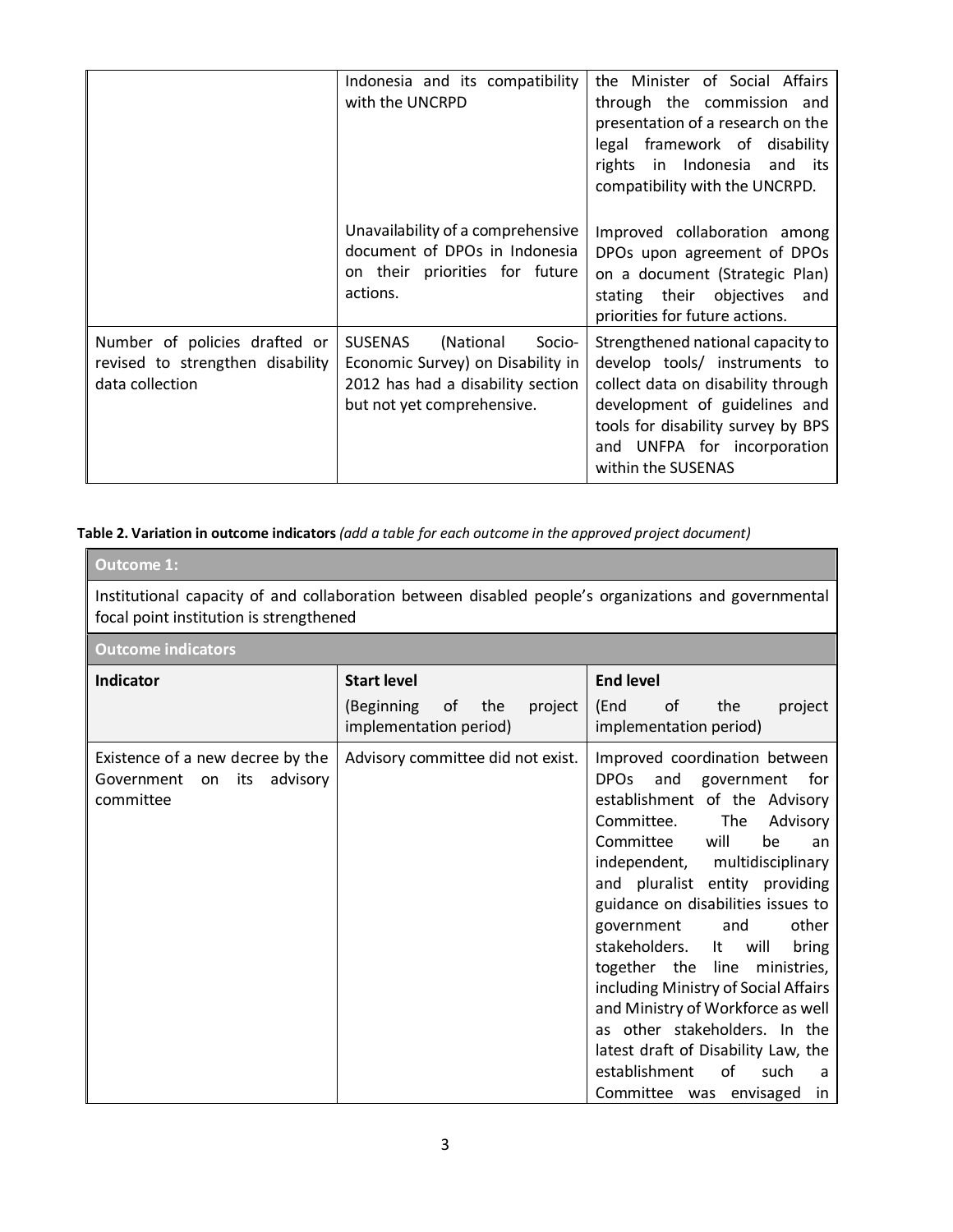|                                                                                                                                             |                                                                                                                                                                        | Article 183 in the draft law on<br>disability.<br>Enhanced commitment of the<br>the<br>government to<br>ensure<br>establishment of the Advisory<br>Committee. According to the<br>Minister of Social Affairs the<br>committee is included in the draft<br>disability law, and therefore will<br>come into existence once the law<br>is endorsed.                                                                                                                                                                                                                                 |
|---------------------------------------------------------------------------------------------------------------------------------------------|------------------------------------------------------------------------------------------------------------------------------------------------------------------------|----------------------------------------------------------------------------------------------------------------------------------------------------------------------------------------------------------------------------------------------------------------------------------------------------------------------------------------------------------------------------------------------------------------------------------------------------------------------------------------------------------------------------------------------------------------------------------|
| Strategic plan for the DPOs by the<br>umbrella organization, including<br>specifically rights of women with<br>disabilities                 | Low level of awareness on the<br>availability of strategic plan for<br>DPOs which effective from 2011<br>until 2016.                                                   | Increased<br>awareness<br>among<br>DPOs on the availability of a<br>strategic plan from DPOs.                                                                                                                                                                                                                                                                                                                                                                                                                                                                                    |
| DPOs and disabled people are<br>represented in the governmental<br>advisory board on disability<br>coordination.                            | involved<br>the<br>DPO <sub>s</sub> were<br>in<br>meeting of government agencies<br>but not yet represented<br>in<br>board for disability<br>advisory<br>coordination. | Improved commitment of PPDI<br>to form a National Committee on<br>Indonesian Disability which will<br>reflect the representation of<br>persons with disability. The<br>National Committee will focus on<br>the role of PPDI as the umbrella<br>of the DPOs in Indonesia - an<br>important role that often goes<br>under-utilized. The committee<br>will be part of the organizational<br>structure of PPDI.                                                                                                                                                                      |
| Trainings on UNCRPD conducted<br>for key government officials and<br><b>DPOs</b><br><b>UNCPRD</b><br>on<br>and<br>organizational capacities | Low level of awareness among<br>key government officials on<br>UNCRPD and the related issues.                                                                          | Improved<br>capacity<br>of<br>civil<br>servants and DPO members in 5<br>(five) cities (Yogyakarta, Metro,<br>Banda Aceh, Banjarmasin,<br>Ambon) on UNCRPD as well as on<br>development and planning.<br>Improved capacity of 16 (sixteen)<br>DPOs from East Nusa Tenggara<br>and 21 DPOs from East Java on<br>communication, negotiation and<br>and<br>financial<br>presentation<br>education.<br>Improved capacity of 8 DPOs<br>from East Nusa Tenggara on<br>Project Cycle Management<br>Improved coordination among<br>DPOs upon the establishment of<br>East Java DPO Forum. |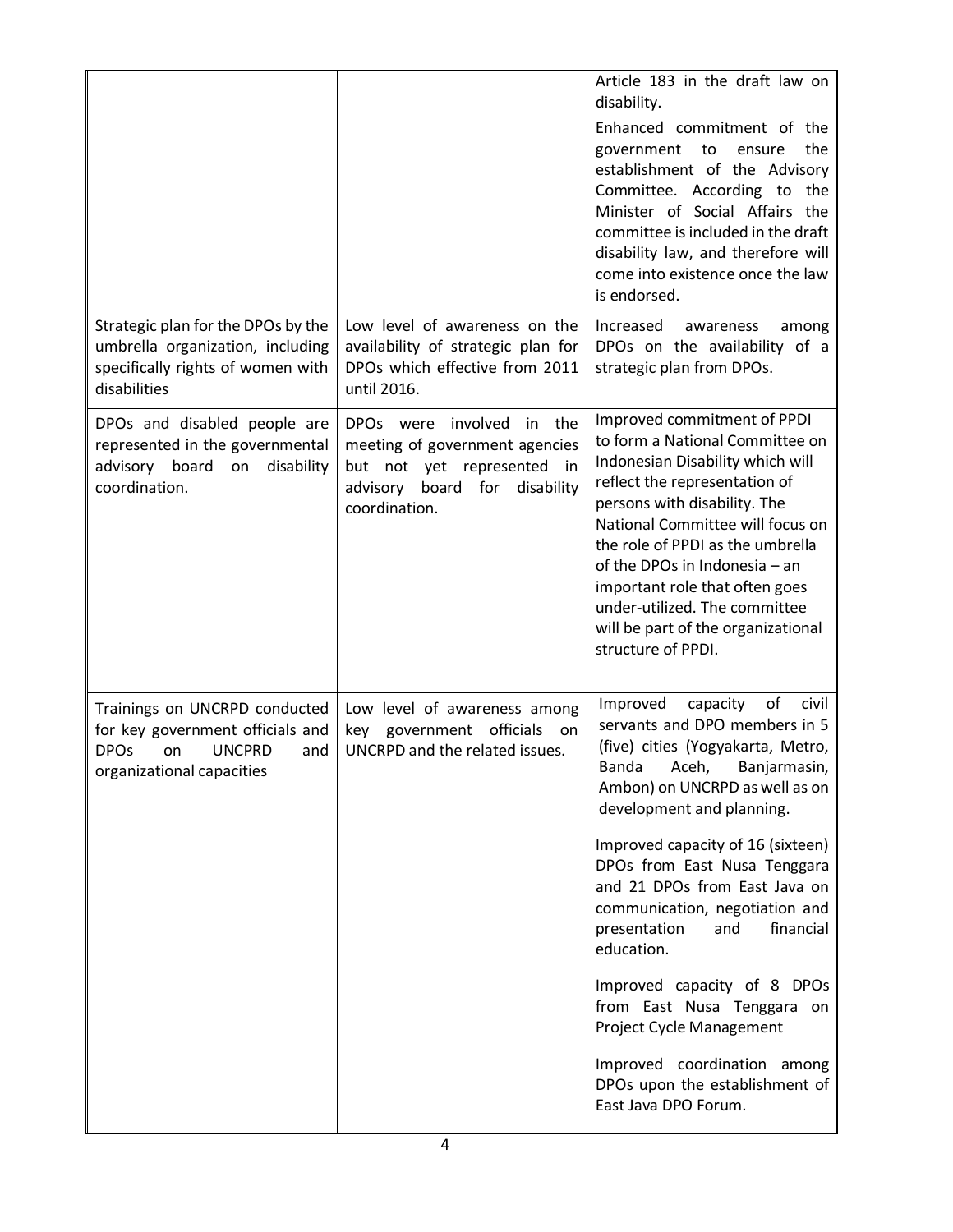| Improved awareness and capacity  |
|----------------------------------|
| of government officials and DPOs |
| UNCRPD in three<br>cities<br>on  |
| (Surabaya, Kupang and Bandung)   |
|                                  |

# **Outcome 2**

Strengthened capacity for disability data collection for efficient planning and budgeting

**Outcome indicators**

| <b>Indicator</b>                                                                                                                                                | <b>Start level</b><br>of<br>reporting<br>(beginning)<br>the<br>period)                                                                                                                                                      | <b>End level</b><br>(conclusion)<br>of the<br>reporting<br>period)                                                                                                                                         |
|-----------------------------------------------------------------------------------------------------------------------------------------------------------------|-----------------------------------------------------------------------------------------------------------------------------------------------------------------------------------------------------------------------------|------------------------------------------------------------------------------------------------------------------------------------------------------------------------------------------------------------|
| <b>Statistical</b><br>data<br>used<br>by<br>is.<br>for<br>agencies<br>government<br>planning<br>and<br>programme<br>budgeting to improve disability<br>policies | Identified gaps in the survey<br>methodology for collecting data<br>on persons with disability. The<br>disability section of SUSENAS<br>(National Socio Economic Survey)<br>in 2012 was not comprehensive<br>and inclusive. | Improved<br>capacity of Central<br><b>Statistics</b><br>(BPS)<br><b>Bureau</b><br>in.<br>developing<br>the<br>survey<br>methodology, including tools for<br>data collection of persons with<br>disability. |
| <b>DPOs</b><br>disabled<br>people<br>and<br>themselves are represented in<br>the<br>οf<br>the<br>design<br>survey<br>methodology                                | Persons with disabilities were not<br>in the design<br>included<br>and<br>οf<br>development<br>survey<br>methodology.                                                                                                       | Increased<br>and<br>access<br>of DPOs<br>participation<br>the<br>in<br>design of survey methodology for<br>incorporation of a<br>disability<br>section within the SUSENAS.                                 |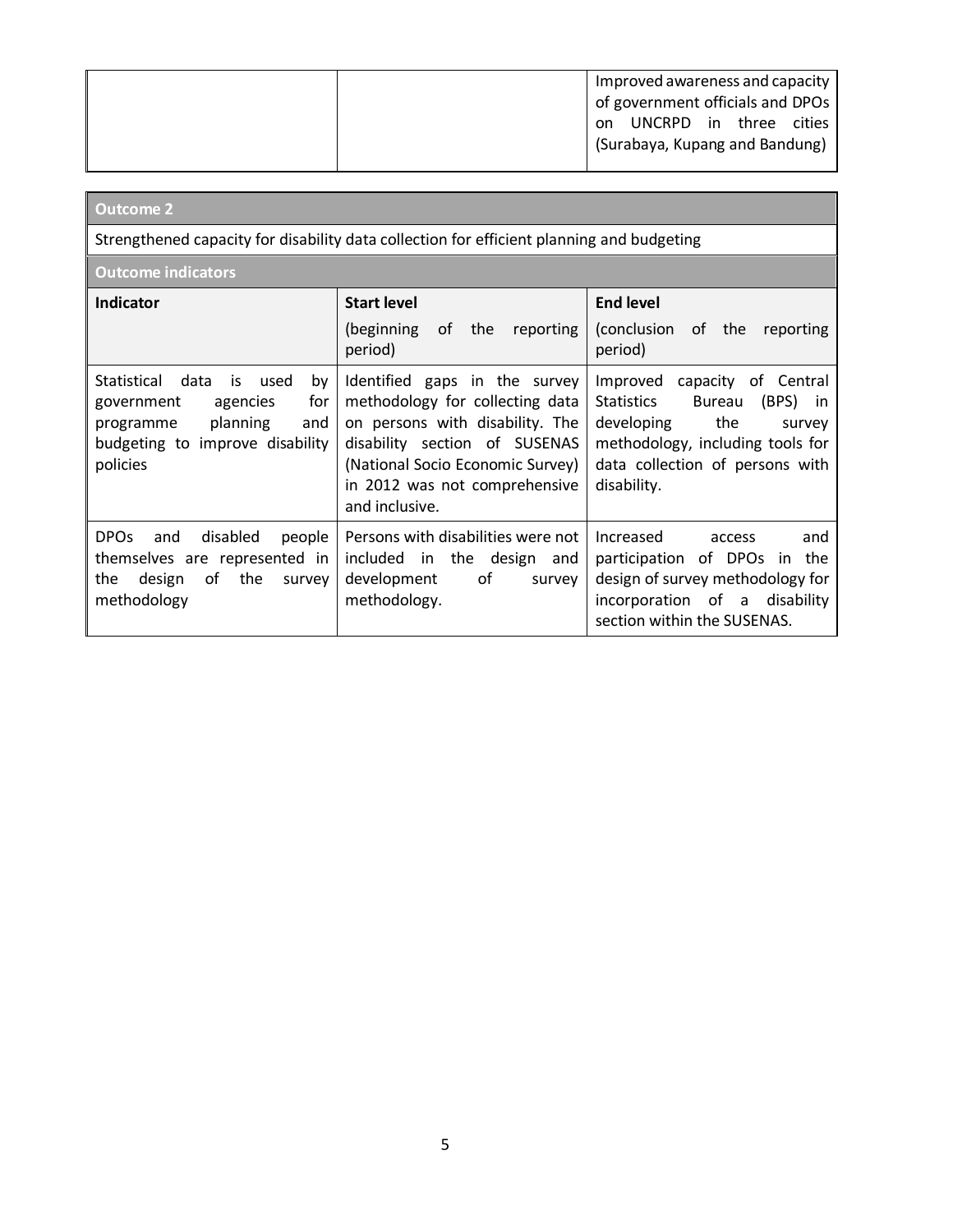## **2. Overall progress**

"Promoting Social Inclusion of People with Disabilities in Indonesia" – was a collaborative effort among four UN agencies (ILO, UNESCO, UNFPA and WHO), aiming to improve awareness and capacities among the key government agencies and disabled people's organizations (DPOs) about the issues confronted by the people with disabilities, and to advance the fulfilment of their rights. The UN partners coordinated their efforts to facilitate the implementation of the provisions contained in the UNCRPD, and ensure that underlying principles have a concrete impact on the lives of people with a disability. This required the close collaboration between DPOs, local government officials and the national parliament.

Within this collaborative initiative, managed through the specially established Working Group, multiple stakeholders around the country engaged in a coordinated effort to advance the rights of people with disabilities, focusing on three specific areas of intervention:

- Building the capacities of municipal governments through facilitating networks, fostering collaboration, sharing good practices and training civil servants (UNESCO);
- Improving the technical capacity of Statistics Indonesia for disability data collection in order to ensure accurate and efficient policy planning and budgeting (WHO/UNFPA); and
- Strengthening the capacities of DPOs for effective awareness-raising and advocacy for disability policies (ILO)

## *UNESCO*

To prepare solid foundation for this intervention, UNESCO Jakarta Office commissioned a study on the existing policy framework of Indonesia in regards to disability rights and the assessment of its compatibility with UNCPRPD. This study, itself conducted based on the principles of inclusiveness, provided real opportunities for stakeholders to work together towards the advancement of disability rights in Indonesia. **(Please see annex 1 for the research study).** 

In order to support disability rights at regional and local level, UNESCO promoted the idea of establishing a 'Network of Mayors for Inclusive Cities', a coalition of municipalities from across Indonesia. As part of this process, UNESCO hosted five High Level Meetings of the Mayors for Inclusive Cities. These meetings provided opportunities to share good practices on social inclusion of people with disability in the field of education, employment, sport, cultural activities and participation in social and political life. It also triggered collaboration between municipalities in the form of technical assistance and capacity building of civil servants. **(please see annex 2 for the media coverage of these Meetings)** 

With an aim to advance the realization of UNCRPD, UNESCO facilitated a National Dialogue that engaged in the exchange of ideas and experiences major actors in the country, including the Indonesian DPOs, the Special Rapporteur on Disability, the National Commission on Violence against Women (Komnas Perempuan), the Ministry of Social Affairs, Australian Aid and the Australian-Indonesian Partnership for Justice Program. The national dialogue served as a platform for defining the objectives and targets of DPO Action Plan on Disability in Indonesia. Subsequently, this plan was reconciled with the government's action plan.

## *ILO*

During the implementation of this project, ILO was responsible for fostering productive collaboration with PPDI - the umbrella organization of DPOs (*Persatuan Penyandang Disabilitas Indonesia*/ Union of People with Disability of Indonesia). ILO's specific task was to support PPDI with the organization of workshops for government officials and DPOs through an in-house trainer. This approach was based on the under-utilization and neglect of the PPDI potential as an umbrella organization, and the lack of strategic work plan document geared towards restoring the role of PPDI. The in-house trainer was therefore supporting PPDI with strategic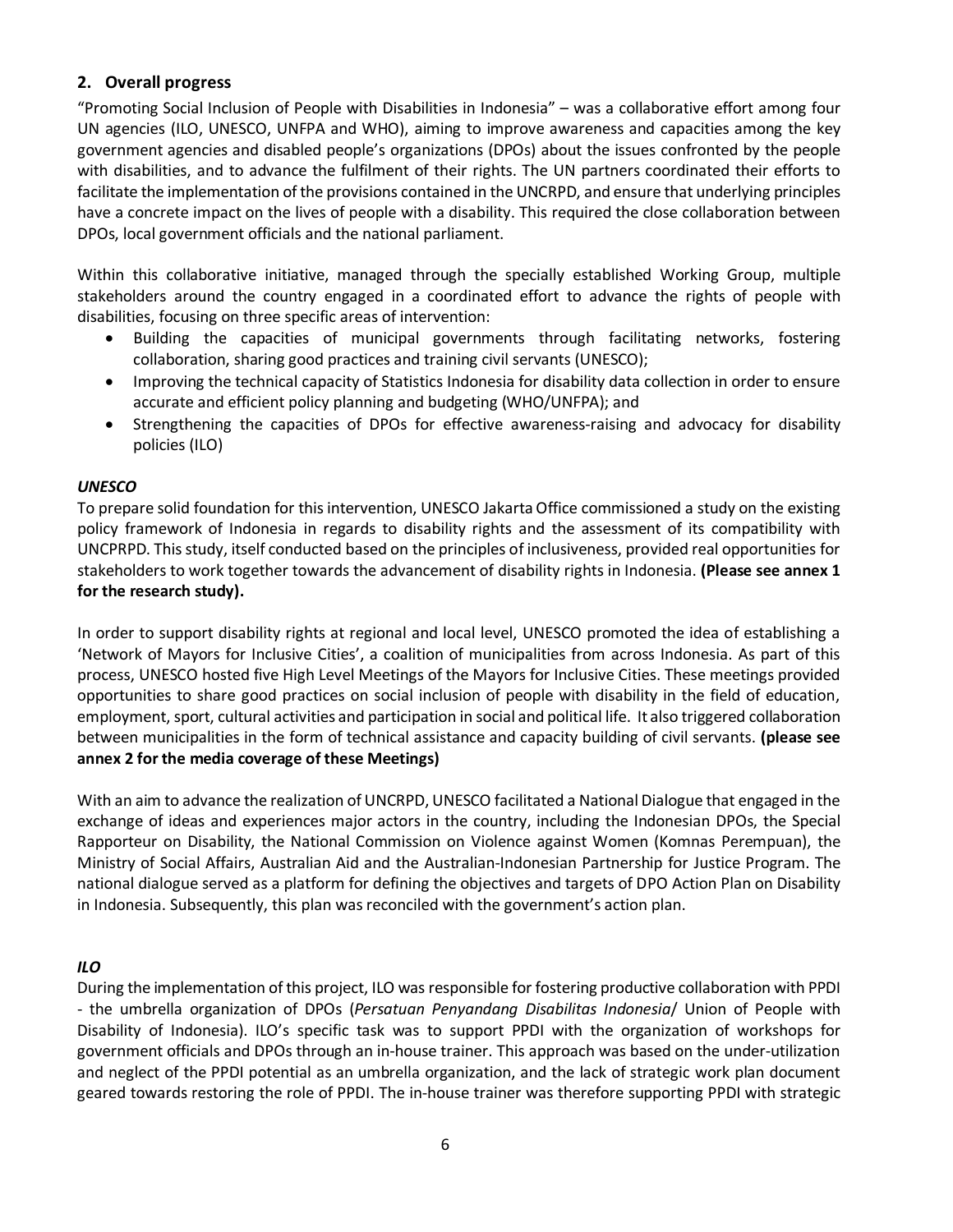planning and the development of work plans. This is particularly relevant as PPDI serves as the umbrella organization of DPOs.

Further, workshops were conducted for the Ministry of Manpower and Transmigration in three provinces (East Java, West Java and NTT provinces) to raise government officials' awareness of the rights of people with disabilities in line with the UNCRPD. Three separate workshops with DPOs were designed to increase knowledge and expertise on UNCRPD and related legal frameworks on disability. In addition, a number of trainings were held to improve the general capacity of DPOs. The training covered topics such as financial education (using SIYB – Start and Improve Your Business); communication, negotiation and presentation skills; project cycle management and media training. In order to raise awareness of stakeholders on the rights of people with disabilities, especially concerning the right to employment opportunity and accessibility, a video diary was developed in collaboration with Yayasan Kampung Halaman. This video diary depicts the problems faced by people with disabilities in accessing employment opportunities and the problems of accessibility in Jakarta. The video was launched in four large cities in Indonesia (Jakarta, Surabaya, Yogyakarta and Semarang) in collaboration with the *Studio XXI* and *Smart FM* radio.

## *WHO and UNFPA*

Finally, WHO and UNFPA worked jointly with BPS (Central Bureau of Statistics) to develop a set of questions on disability which will be incorporated in the next SUSENAS (National Socio-Economic Survey). The process began with a workshop on disability issues for BPS and related stakeholders. The workshop involved DPOs in order to draw on their knowledge and experiences. A follow-up workshop was held to develop statistical methodology, which was subsequently tested in the field. Considering the fact that the collection of disability data in Indonesia is still not following a standardized methodology, different agencies generate highly varied results. Hence any comprehensive effort to address the prevailing situation must involve an intervention to improve the disability data collection. The disability data collection methods which were developed in cooperation with WHO and UNFPA will be utilized in the next National Economic Survey and are expected to give a better picture of disability conditions, serving as a valuable tool for more comprehensive policies and partnership programs.

## **3. Progress towards specific outcomes**

## **a) Research on Legal Framework**

UNESCO commissioned a study on the compatibility of the legal framework addressing disability issues in Indonesia with the UNCRPD. The results of this research were presented to key stakeholders including the Speaker of the House and the Ministry of Social Affairs. During the presentations, DPOs and other key stakeholders engaged in the discussion on various matters, including the disability law.

Following the presentation, effective engagement between DPOs and legislators improved and for the first time in Indonesian history, DPOs met with the Parliament to discuss drafting the law on disability. Although it is difficult to establish a definitive causal link between this multi-stakeholder engagement, initiated and facilitated through this project, and the actual revision of the disability law, which is currently pending the adoption by the parliament, there is a reasonable understanding that the former contributed to the latter.

#### **b) Capacity Building**

Furthermore, capacities of government officials and DPOs from five cities in Indonesia (Banda Aceh, Metro, Yogyakarta, Banjarmasin and Ambon) were enhanced through an organized series of trainings on UNCRPD, planning as well as budgeting. The trainings were designed to foster collaboration between government officials and DPOs and were delivered by one of Indonesia's most prominent Disability People's Organizations. It has subsequently increased access and involvement of DPOs in the planning process.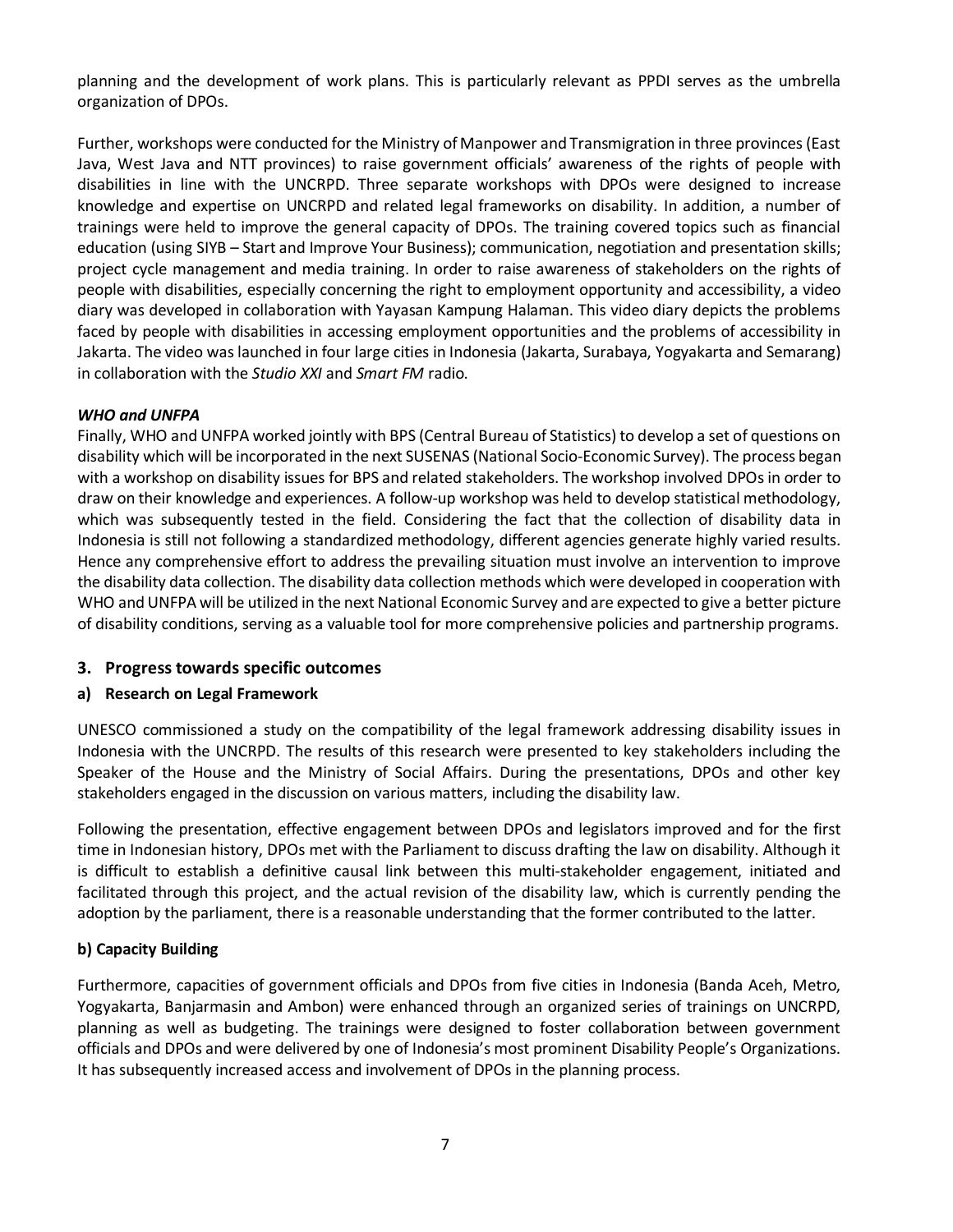ILO organised variety of trainings on UNCRPD for government officials at the national level as well as in three provinces in Indonesia, including East Jawa, East Nusa Tenggara and West Jawa. The trainings were facilitated by the in-house trainer, the Disability Consultant and representatives of DPOs. At the national level, the trainings involved the Ministry of Manpower and Transmigration, and at the provincial level including the Ministry of Manpower and Transmigration, Ministry of Social Affairs, relevant employers and media representatives.

The series of trainings as well as awareness-raising sessions covered the UNCRPD, implementation of disability action plans and budgeting as well as training in the field of media and journalism, finance and budgeting, communication, negotiation as well as presentation skills. More than 190 representatives from DPOs and government officials in three provinces mentioned above benefited from this series of trainings.

## **c) Network of Inclusive Cities**

Furthermore, a Network of Mayors for Inclusive Cities was initiated by UNESCO to foster and improve the collaboration between Mayors in Indonesia on disability inclusion and the implementation of the CRPD. Best practices were shared by Mayors through the network and capacity building collaborations were undertaken during the project period. Through this Network and through the signature of the MoU, political commitments have been secured. (**Please see Annex 3 for MoUs**)

After the Network's first gathering in Yogyakarta, four other high-level meetings were organized in the network cities of Banda Aceh, Banjarmasin, Denpasar and Ambon, bringing together more 650 representatives from 38 municipalities and as many as 40 organizations of persons with disabilities. These meetings, which included a range of capacity-building events, have been transformative. Municipalities across Indonesia, with a limited track record of engagement in this area, are now working together to realize the ideal of a "city for all."

The policy effects of the collaboration fostered by the Network are already starting to emerge. With Mayoral Regulation No. 8/2014 Yogyakarta established a Committee for the Protection of the Rights of People with Disabilities within the Regional Planning Bureau. The City of Banda Aceh explicitly incorporated CRPD principles into municipal policy with Qanun Aceh No. 11/ 2013 on Social Welfare, while Bali introduced Provincial Regulation No. 9/2015 on the Protection and the Fulfilment of the Rights of People with Disability. In Mojokerto, a draft policy on a 2 percent workforce quota for people with disabilities has been developed and is being considered for approval. Ambon worked with companies to integrate the creation of inclusive workplaces into their Corporate Social Responsibility programme, while in the city of Metro, Mayoral Regulation no. 18, 2014 requires the admission of students with disabilities in regular schools.

## **4. Other results**

#### **a) Spin-off effects**.

UNESCO, as the coordinator of the UNPRPD Working Group in Indonesia was invited to present the Indonesian experience in Brunei Darussalam in December 2013. Royal family members and Ministers expressed interest in duplicating some of the works carried out by the UN in Indonesia. This was a good example of meaningful technical advice to UN Member State by the UNPRPD Working Group (**please see annex 4 for media coverage**).

#### **b) Participation and partnership-building**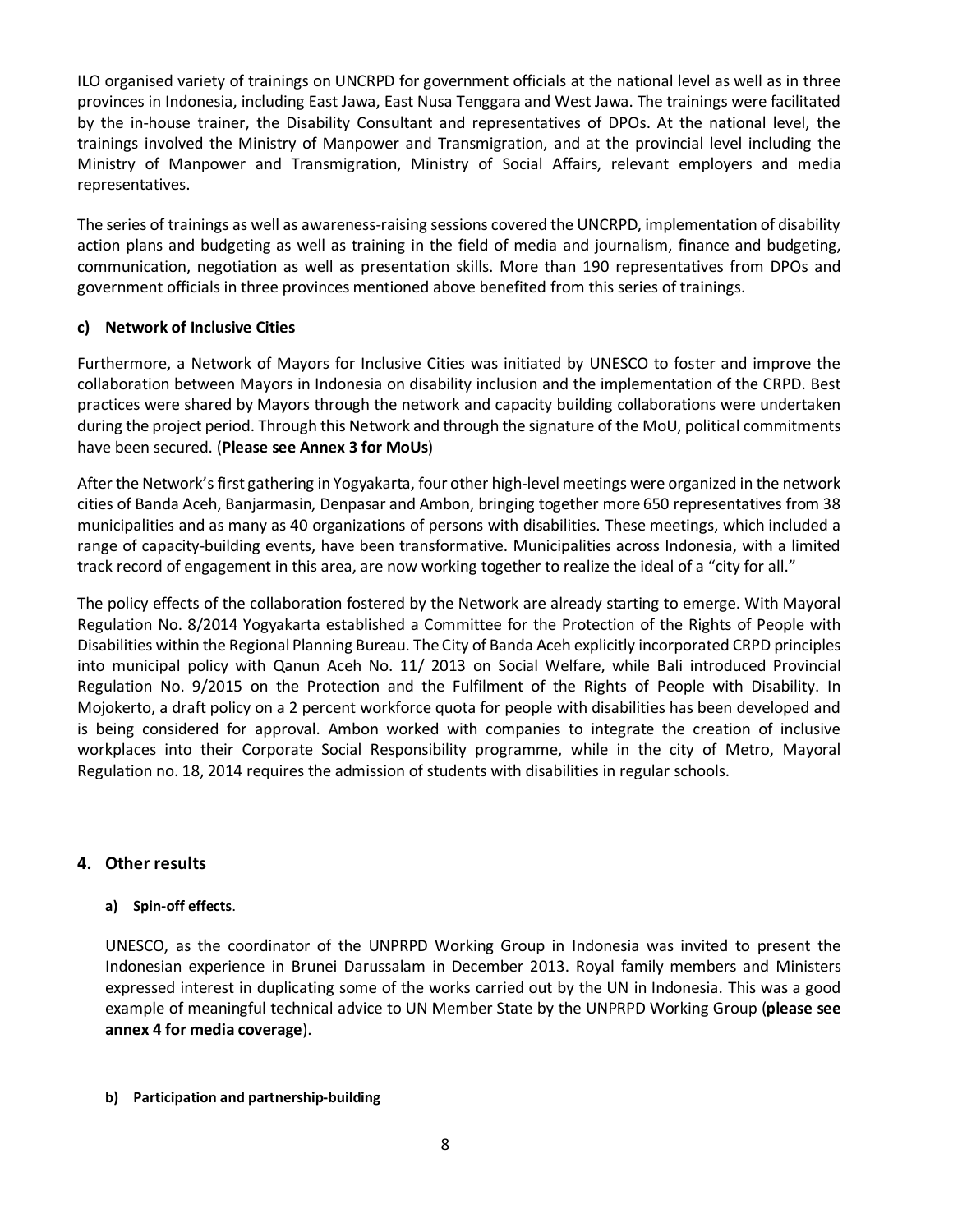One of the most significant achievements of the project was to foster and develop direct linkages between the persons with a disability and the policymaking community. Each capacity-building event organized in the framework of the Network featured an active participation of DPOs, often represented by persons with disability. For instance, the High-Level Meetings hosted by the new members of the Network included capacity-building trainings delivered by the ILO and UNESCO jointly for the local officials and DPOs and facilitated dynamic exchanges between them. Moreover, the action plan mandated by the network membership is based on direct and close consultations with the persons with disability. This has been the case with all action plans, emerging as the outputs of the multi-stakeholder workshops organized for the new Network members.

The Network is expected to grow, and with it, the number of local DPOs participating will also rise. The commitment of the Network to promote direct consultation with persons with disabilities at every stage of policy formulation and implementation will stay in place, and generate more interaction between the government officials and DPOs in the future.

The project created partnerships between UNESCO and municipal governments over the issue of disability rights. The first Memorandum of Understanding was signed between UNESCO and Municipality of Yogyakarta – a recognized leader among Indonesian cities in advocating for disability rights. Following this example, other municipalities sought cooperation with UNESCO and by the end of the first phase of the project, six MoUs have been signed with municipal governments across Indonesia.

Apart from strengthening the cooperation between the United Nations and local government, the project fostered cooperation among municipalities.

#### **c) UN system-wide coherence.**

The project has contributed to a greater UN inter-agency collaboration in the area of the rights of persons with disabilities in the country. UN agencies involved in this project organized regular meetings to exchange updates on the progress and lessons learned, to devise common strategies for addressing shared challenges, to coordinate publications and logistical issues. The open video diary screening organized at the UN office has been a great opportunity to raise awareness among the entire UN family on disability issues. Other UN agencies are now interested to use the video for disseminating information and ideas about disability issues.

#### **d) Knowledge creation**.

In order to use the International Day of Persons with Disabilities as an occasion for awareness raising, ILO in collaboration with Better Work Indonesia project, PROPEL project and Cinemax XXI, launched the Video Diary (two short documentaries) in four cities in Indonesia. The videos were launched in Jakarta on 5 December, in Surabaya on 9 December, in Yogyakarta on 11 December and finally in Semarang on 17 December 2013. The events successfully reached the representatives from Government, DPOs, companies, workers and employers' organizations, NGOs, INGOs as well as students and media.

UNESCO also commissioned a study on the compatibility of the legal framework addressing disability issues in Indonesia with the UNCRPD. The results of this research were presented to key stakeholders including the Speaker of the House and the Ministry of Social Affairs. During the presentations, DPOs and other key stakeholders engaged in the discussion on various matters, including the disability law.

The Indonesian Women with Disability Organization(HWDI) undertook research and developed evidence on women with disabilities and violence against women.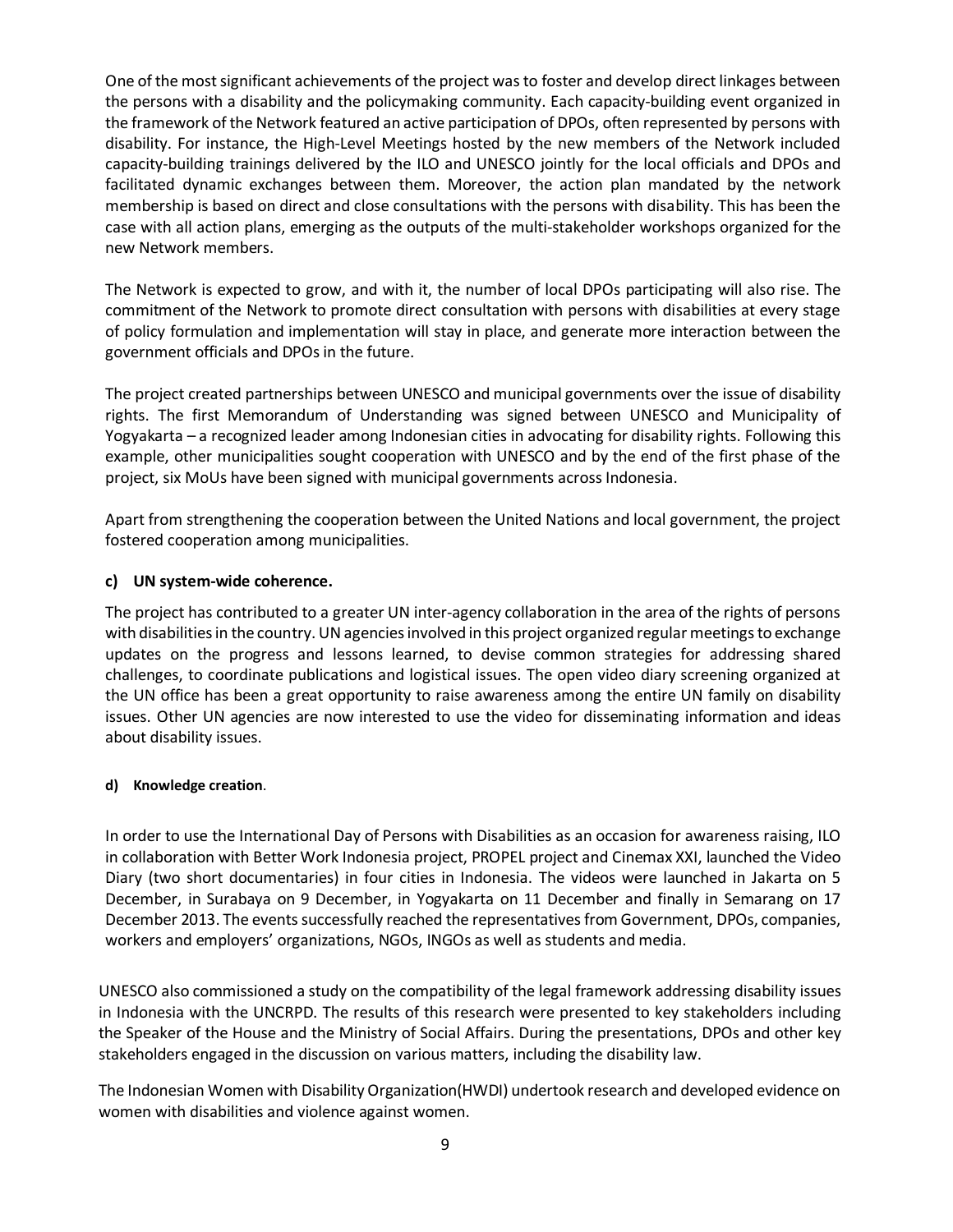#### **e) Leveraging effect**

During a High Level Meeting of Mayors for inclusive cities, the Municipality of Padang presented its new regulation to promote employment of 2% of civil servants with disability to the senior decision-makers from 37 municipalities in Indonesia. Similarly, the Mayor of Denpasar presented the achievement of the municipality of Denpasar in providing assistance to people with disability in the fields of economy and culture.

In close collaboration with the PROPEL project and Better Work Indonesia project of ILO, this UNPRPD initiative has succeeded in mobilizing resources by consolidating funding to deliver activities with shared objectives. The disability consultant for the project was paid jointly by the BWI and UNPRPD projects. Collaboration has been established with the Social Department and BK3S at province level for capacity building for organizations of people with disabilities.

In addition, UNESCO and UNPRPD partners (Trinity College Dublin and Melbourne University) have developed a project that aims to measure the degree of inclusiveness of public policies with a special focus on Persons with Disabilities, among other vulnerable groups. The project was approved and received funding from the Government of Malaysia. In the process, UNESCO has advised governments such as the governments of Malaysia and Timor-Leste to put the advocacy for disability rights as a priority in their development plans.

## **5. Life stories and testimonies**

**Joko Widodo** is a member of the Indonesian People with Disability of East Java province. He has been active for the last 6 years as the deputy of the PPDI of East Java. At first, he attended the capacity building training organized by ILO on Communication, Negotiation and Presentation skill, which served as an occasion for the DPO members to establish a DPOs' forum. Joko Widodo was appointed as the head of the DPOs' forum of East Java. Since then, he has been active in encouraging other DPOs in East Java to be active in promoting their rights vis-a-vis the provincial and local governments. This activism has borne fruit – the government of East Java designated a space within the Social Department for the DPOs' forum use as their office. Furthermore, DPOs received financial support from the Parliament to promote empowerment and to play part in the organization of job fairs in East Java. In the last training on financial education, Joko commented: "This is the first time I saw all heads of DPOs fully participate in the four day training. Thanks to ILO for the efforts to date!"

**Mr Richard Louhenapessy, the Mayor of Ambon,** signed the Memorandum of Understanding regarding inclusive cities on September 6th, 2014. In this context, Mr Louhenapessy's Office officially granted persons with disabilities equal rights, and promised to fulfill all demands and suggestions as laid out in the UNCRPD. Subsequently, the Mayor's office has widely communicated the importance of companies to include disability issues into their efforts of promoting Corporate Social Responsibility (CSR). Meaningful progress regarding the inclusion of persons with disabilities into the workforce has already been achieved. Within the CSR framework, persons with disabilities were sent to art and sport competitions, including the international Special Olympics in China. As Mr Louhenapessy stated, the Network of Inclusive Cities has provided his local government with the means to pursue this inclusive approach aiming at fulfilling the rights of persons with disabilities in Ambon.

**Mr. H. Muhidin (Mayor of Banjarmasin):** "Banjarmasin is the capital city of South Kalimantan which is located at the southern part of the biggest island in Indonesia, Borneo. Ten to fifteen percent of our citizens are people with disability. By percentage it looks small, but with the total population of 650 000, the number of people with a disability exceeds 6 500. Like other city dwellers, they too have the rights to education, employment, access to public facility and more importantly, to be fully recognized as citizens of Banjarmasin. However, there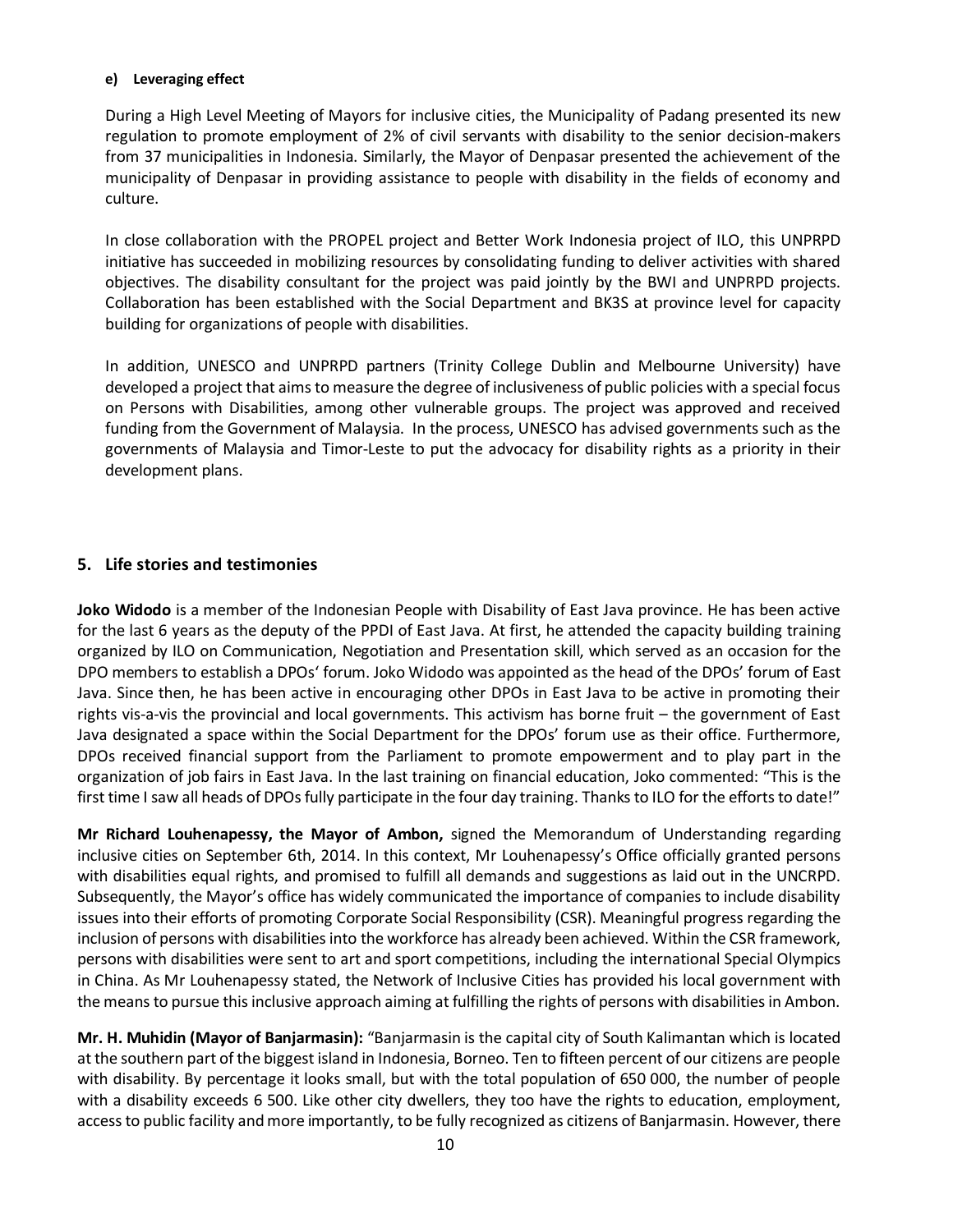are many cases where people with a disability are hidden in the house, prevented from attending school, because their parents are ashamed of them.

There is sometimes a belief that persons with disability are considered as curse from God. This belief has to be changed and their rights have to be fulfilled.

As a Mayor, I am committed to this issue and I am grateful that UNESCO and Banjarmasin could partner in this. Since the intervention, Banjarmasin has established an action plan on disability rights, developed a law to protect the rights of persons with disability, improve access in public space and government buildings and provide employment.

Our work is far from finished; therefore I hope this partnership can be continued."

**Ms. Nurul Saadah Andriani (Executive Director, Advocacy Center for Women and Children with Disabilities):**  "A number of significant changes have resulted from the program, and this is especially evident in in the cities of Banjarmasin and Yogyakarta. The commitment of the Yogyakarta local government to attain an inclusive city is evidenced by their initiation of a new Disability Committee within the city's Regional Planning Bureau.

This Committee now has the important role of designing policies and implementing programs from the city to the village levels to support persons with disability.

Banjarmasin has also taken a number of significant positive steps, and has recently created a local law which protects and fulfills the rights of people with a disability.

This year, the Municipality of Banjarmasin will draft a new road map for the inclusive cities for the next five years which will be incorporated in the municipality's Mid-term Development Planning. The lesson that we receive from this process is that the training for the municipality's staff has to start from the commitment of the Mayor with intensive communication with the related agencies to convey the importance of this training."

## **Ms. Presti Murni Setiati Participant in the Inclusive City Training workshop 19-21 September 2013, Banjarmasin, Indonesia**

"There was many things that I learned from the training, particularly relating to the concept of the inclusive city. People and organizations in Indonesia normally focus on inclusion in the education system and school, and rarely on the city or government level. Through the training I now understand disability issues not just from a community perspective, but also on a city level relating to budgeting, accessibility, and other factors, and how this can be assessed against indicators of an inclusive city.

The training also motivated me to learn more about the UNCRPD, especially how this convention can be adopted and used to create more inclusive cities. Through the training I also learnt how to lobby, advocate and negotiate with government relating to disability policy.

I learnt that when disability issues are mainstreamed in to government policy, the government will then pay attention to the needs of people with disabilities and treat them like any other citizen. I have used this training in my own work with the government of Yogyakarta and we are now developing a number of important projects that are generating real benefits for people with disabilities."

#### **6. Challenges and unforeseen events**

**a) Major Challenges**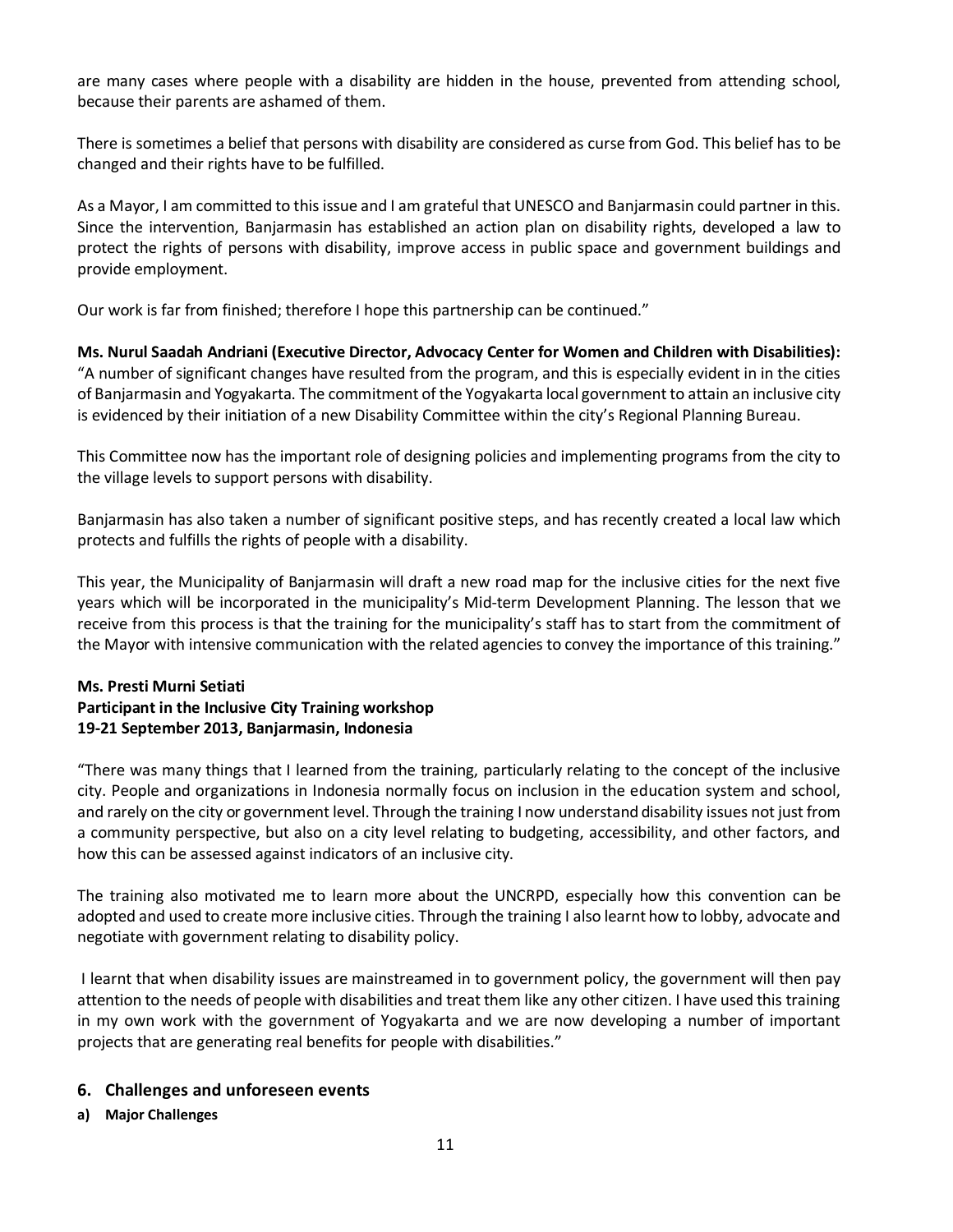- 1. Limited awareness and understanding on the rights of people with disabilities is a major challenge when implementing the activities of this project.
- 2. Low capacity of DPOs when addressing their own rights towards stakeholders.
- 3. Obtaining ethical clearance from the Ministry of Health for research on disability.

## **b) Unforeseen Events**

4. Increasing demands from the DPOs for capacity building and increasing request from the employers to recruit people with disabilities

## **c) Response to the unexpected demand**

Regarding the challenges, continuous technical support was provided to stakeholders by maximizing the role of the DPOs forum, continuous involvement in the government meetings and workshops to voice about disability issues and for sustainability, to encourage local government to address the issues by providing more trainings and budget. In East Java province, the BK3S office (branch office under Ministry of Social Affairs) provided additional training to DPOs.

Dealing with the request from the employers on workers with disabilities, a mechanism for job placement was discussed with stakeholders in East Java involving DPOs representatives. DPOs were encouraged to provide data of people with disabilities to Job placement section at the office of Manpower and Transmigration office in order to facilitate for the recruitment of job seekers with disabilities by the employers.

In addition, to build synergy with other UNPRPD partners, a Disability NGO forum was established and regular bi monthly meetings were held to exchange information on the issue and possibly share resources in addressing shared challenges.

## **7. Next steps and potential for scaling up**

Towards the project's completion, the UNPRPD partners took a critical look at the implementation experience, reflecting on the feedback and consultations with the stakeholders and beneficiaries of the project, carried out informally and also with structured interaction with DPOs, government agencies, civil society organizations, and, most importantly, with persons with disabilities. The National Workshop on "Promoting Social Inclusion of People Living with Disabilities in Indonesia" was organized in March 2015 as a culminating event of the project, a stocktaking exercise and a chance for the project beneficiaries to voice their opinions. These open exchanges indicated considerable progress achieved in raising awareness on disability issues, transforming general attitudes, and an emergence of a momentum, especially on the local government level and within the national parliament in regards with the national disability law. However, the stakeholders also considered the continued support from the UN partners critical in order to maintain this momentum, to consolidate the achievements made thus far, and to ensure their sustainability beyond the UNPRPD project. The call for continued collaboration was the strongest from the municipal government representatives and DPOs participating in the meeting.

Consequently, UNESCO, in close consultation with its UNPRPD partners in Indonesia, has elaborated a proposal for Phase II of the UNPRPD project, as a way to consolidate and upscale the achievements made during the Phase I. The focus of Phase II will be on the Network of Mayors of Inclusive Cities, as an exemplary, purpose-driven coalition at the forefront of positive transformations of policy environment that affects people with disabilities in Indonesia.

## *a. Reinforcing and expanding the Network of Mayors for Inclusive Cities*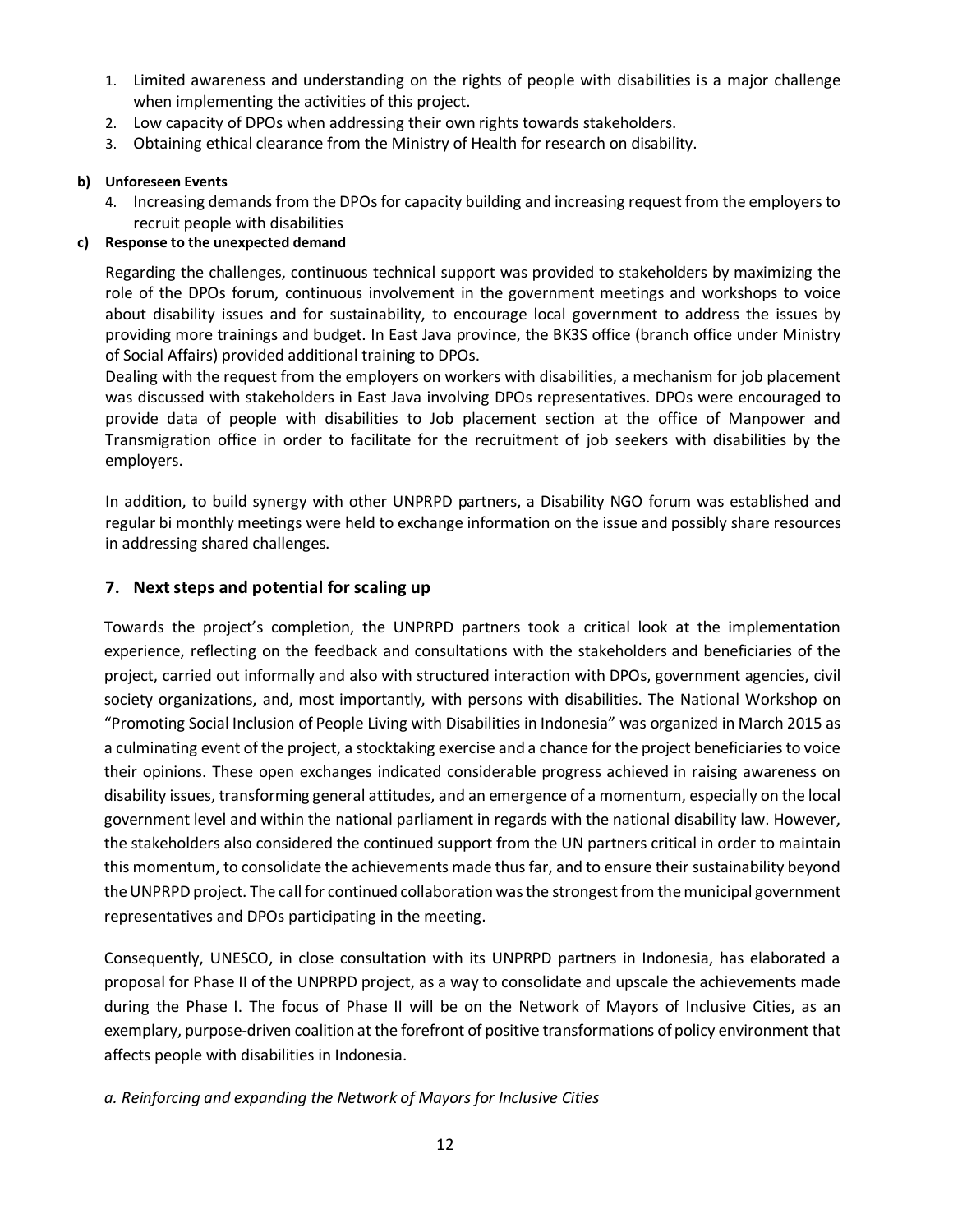Phase I project brought together municipalities from across Indonesia to form the Network of Mayors for Inclusive Cities to share best practices and effective policy solutions, to enhance the capacities of the participating mayors on disability rights and to increase visibility of the UNCRPD. In order to consolidate and scale-up these results, the Phase II project will reinforce the network for greater impact, focusing on the following elements:

Institutionalization of the Network. Currently, the Network lacks the legal basis and the institutional structure to provide support to its members on permanent basis. The Phase II will establish an official Charter of the Network, setting the general criteria for membership (in terms of commitments to be undertaken), and set up a Permanent Secretariat for the Network of Inclusive Cities to guarantee institutional stability. The Secretariat will manage the flow of ideas and information among the participating municipalities. It will be a central interlocutor for UNPRPD partners, as well as the DPOs.

Above all, the Permanent Secretariat will create a sustainable platform for national policymakers, DPOs, members of the disability community and the implementing UN agencies to exchange innovative ideas and foster mutual cooperation. The Secretariat will also be tasked with monitoring the recent developments regarding disability issues in Indonesia, within the member cities, but also in other local entities, and regularly sharing the news and developments in the area with all Member municipalities. The Secretariat will receive initial seed funding from the Phase II project, to be gradually substituted by the funding from the members of the Network, based on its demonstrated value to the Network and to the Mayors. The Secretariat will also engage in fundraising initiatives for the Network.

The expansion and consolidation of the Network. In the course of the Phase I, several municipalities expressed their desire to join the Network, but their policy initiatives were not sufficiently developed to result in the membership. However, by now some of these local governments have advanced significantly in putting in place inclusive public policies. Moreover, several new municipalities have requested joining the initiative since the end of Phase I, with very high potential to be the leaders in inclusive policy transformation in the country. With the direct engagement of the Permanent Secretariat, Phase II will facilitate the expansion of the Network for a wider coverage of Indonesia.

The expansion of the project will be accompanied by the related effort to solidify it and provide the type of robust capacity-building support to its members that assured its initial success. Holding High Level Meetings of Mayors, hosted by the new Network member and incorporating capacity-building sessions for the DPOs and the local officials is an arrangement that has already proven to be successful in terms of garnering high visibility, establishing working ties between key disability stakeholders, and building capacities of local organizations for media and journalism, finance and budgeting, communication and negotiation as the means towards the fulfilment of disability rights. This will be a primary focus of ILO's collaboration with the umbrella organization of DPOs – PPDI (Persatuan Penyandang Disabilitas Indonesia/ Union of People with Disability of Indonesia), which was supported and strengthened during the Phase I.

Inclusive indicators and recognition scheme. The Phase I implementation experience revealed the importance of building the best practices recognition scheme into the Network, as an important motivational element for seeking Network membership and for following through with the inclusive policy initiatives. However, in order to recognize a policy or a practice as "good," objective, transparent and workable (easily applicable) indicators of inclusiveness must be developed. Therefore the Phase II will set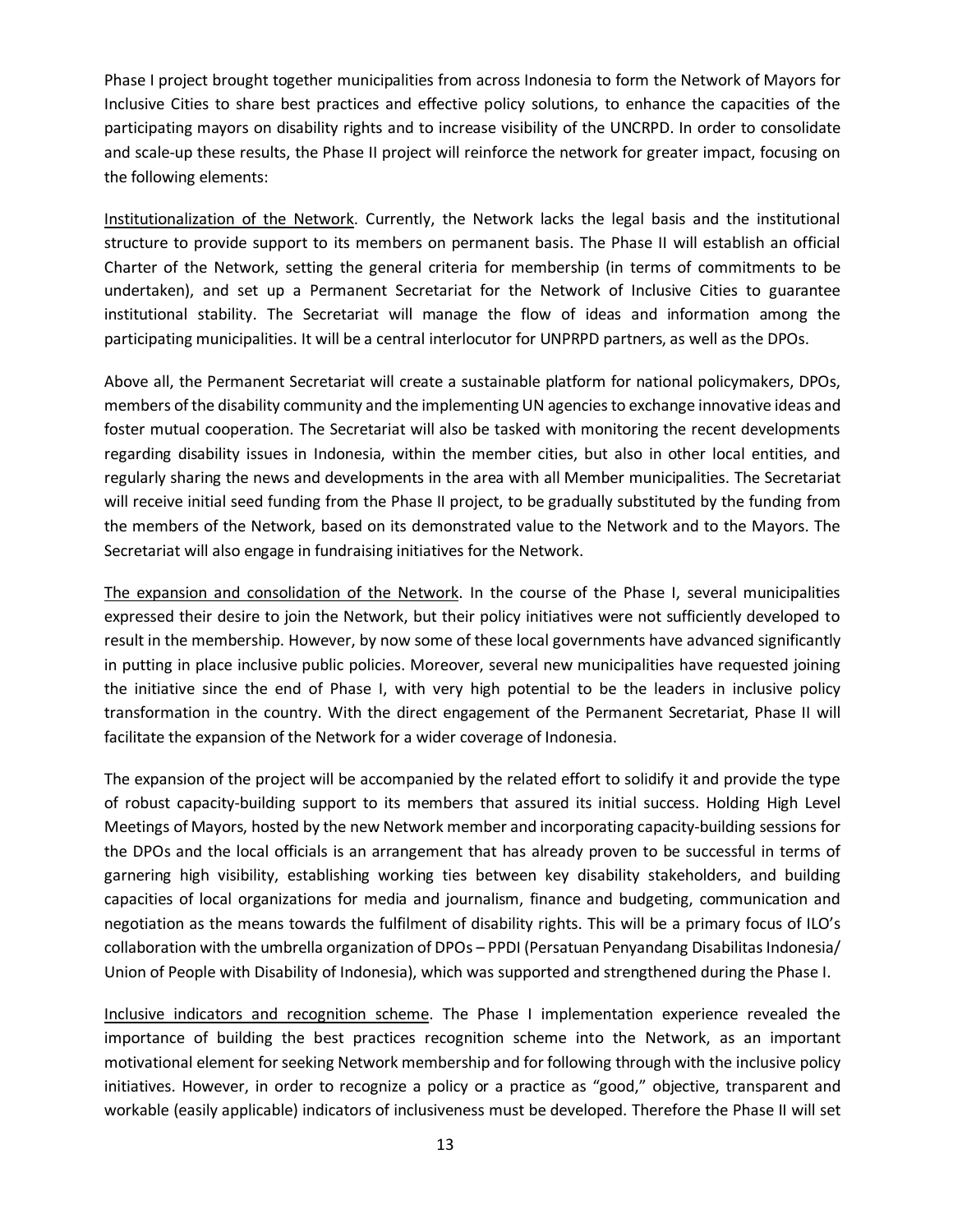up a simple but meaningful assessment tool, based on universal principles and adapted for the Indonesian context, based on which recognitions will be given (in terms of non-monetary Prizes and Awards) for the Mayors (Initiator of Positive Change Award) and municipalities (Inclusive City Award). The criteria for assessment will include holding the local governments accountable for the adoption of the action plan – a commitment undertaken by joining the Network, as indicated in the Memorandum of Understanding signed with UNESCO. Moreover, the criteria will include gender sensitive indicators, rewarding policies and practices that address gender as an amplifying factor of exclusion for persons with disabilities.

The Secretariat of the Network will have a lead role in these processes.

## *b. Upscaling the positive transformations - transforming policies and practices at the national level*

Advancing national level advocacy and policy dialogue. Indonesia, having ratified the UNCRPD in 2011, faces the need to update its legal framework on disability that is based on the outdated medical model of disability and regard persons with disabilities as objects of charity rather than rights holders. Following a sustained efforts from disability stakeholders and international community, including through the UNPRPD project framework (as described above), the Parliament has drafted a general law on disability to supersede the existing one (law No 4 of 1997), and assigned high priority to its consideration and adoption – according to the legislative schedule, it is expected to be considered in 2015. This development is perceived by the disability community in the country as a decisive moment in the struggle for disability rights in Indonesia.

In the framework of the Phase II, a high level seminar for major national stakeholders (Members of Parliament, high representatives of relevant Ministries, prominent national DPOs) will focus on the status of the draft law, will analyze its specific provisions, and will facilitate open exchanges on the needs and expectations of persons with disabilities in Indonesia. The seminar will reunite the actors that took part in the similar meeting at the outset of Phase I, which was the first occasion for the disability stakeholders to engage in open exchanges, raising the awareness of national policymakers and building the momentum for the adoption of the new national law.

A special emphasis will be placed on the nature and the working methods of the Advisory Committee, which is stipulated in the new law as an independent, multidisciplinary and pluralist entity to provide guidance on disability issues to government and other stakeholders. It will bring together the line ministries, including Ministry of Social Affairs and Ministry of Workforce as well as other stakeholders.

In case the law is already adopted by the launch of the Phase II, the discussions will shift towards its socialization and valorization – the crucial factors for the legislation to affect real change on the ground.

Linking the Network to the national processes. The UNPRPD Phase II project will contribute to the advocacy efforts at the national level by linking the positive developments on the local level with the national processes and using the momentum generated within the Network of Mayors for Inclusive Cities to ensure positive outcomes of legal framework discussions at the national level. The Mayors have linkages with the national level through political party lines that they represent, and are eager to use these lines in order to showcase the successful policies implemented within their constituencies. The Project will facilitate such local-national linkages by bringing the national level stakeholders to the High Level Meetings of Mayors, to participate in the discussions, to learn of the success stories at the local level, and to consider upscaling the